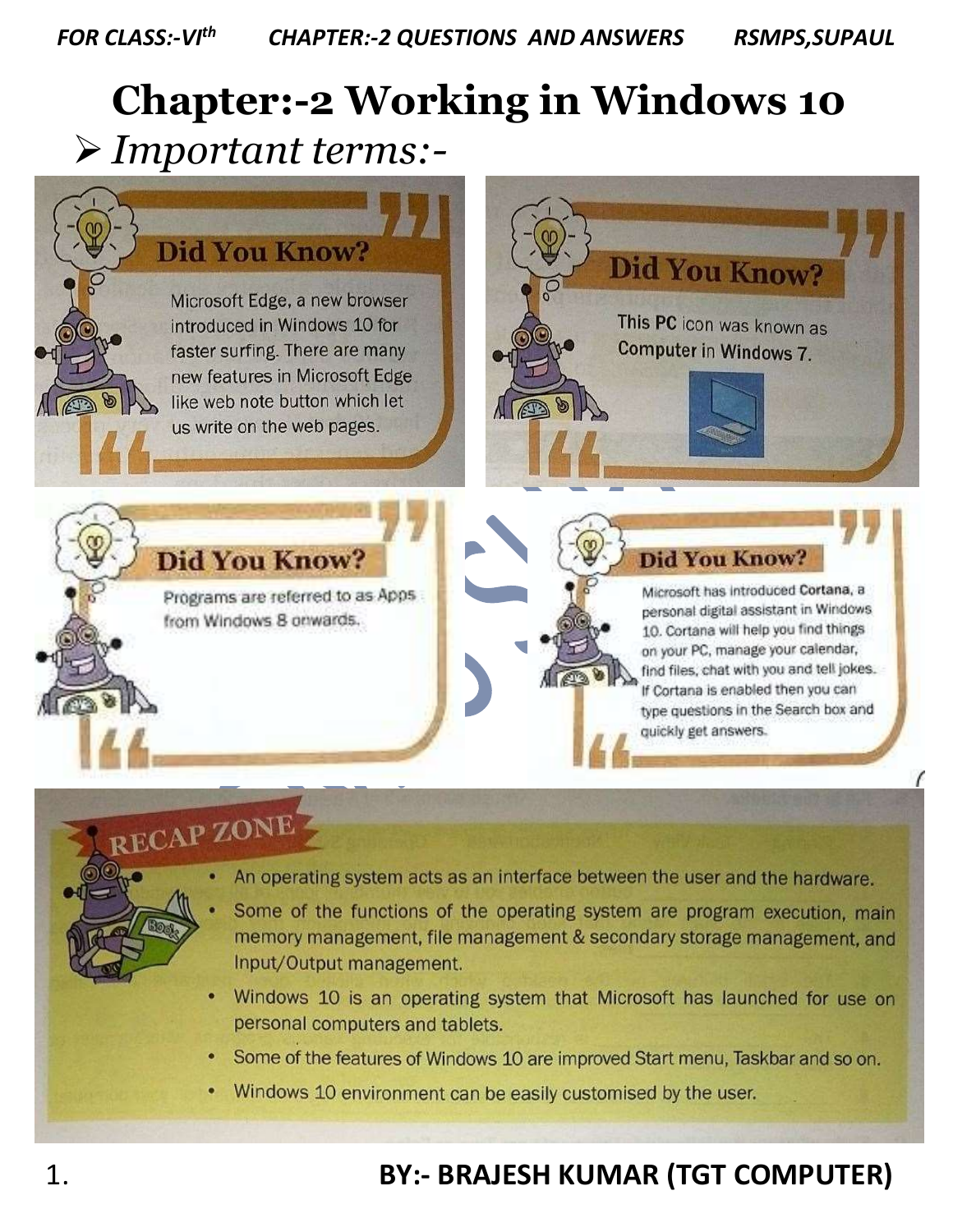## *FOR CLASS:-VIth CHAPTER:-2 QUESTIONS AND ANSWERS RSMPS,SUPAUL*

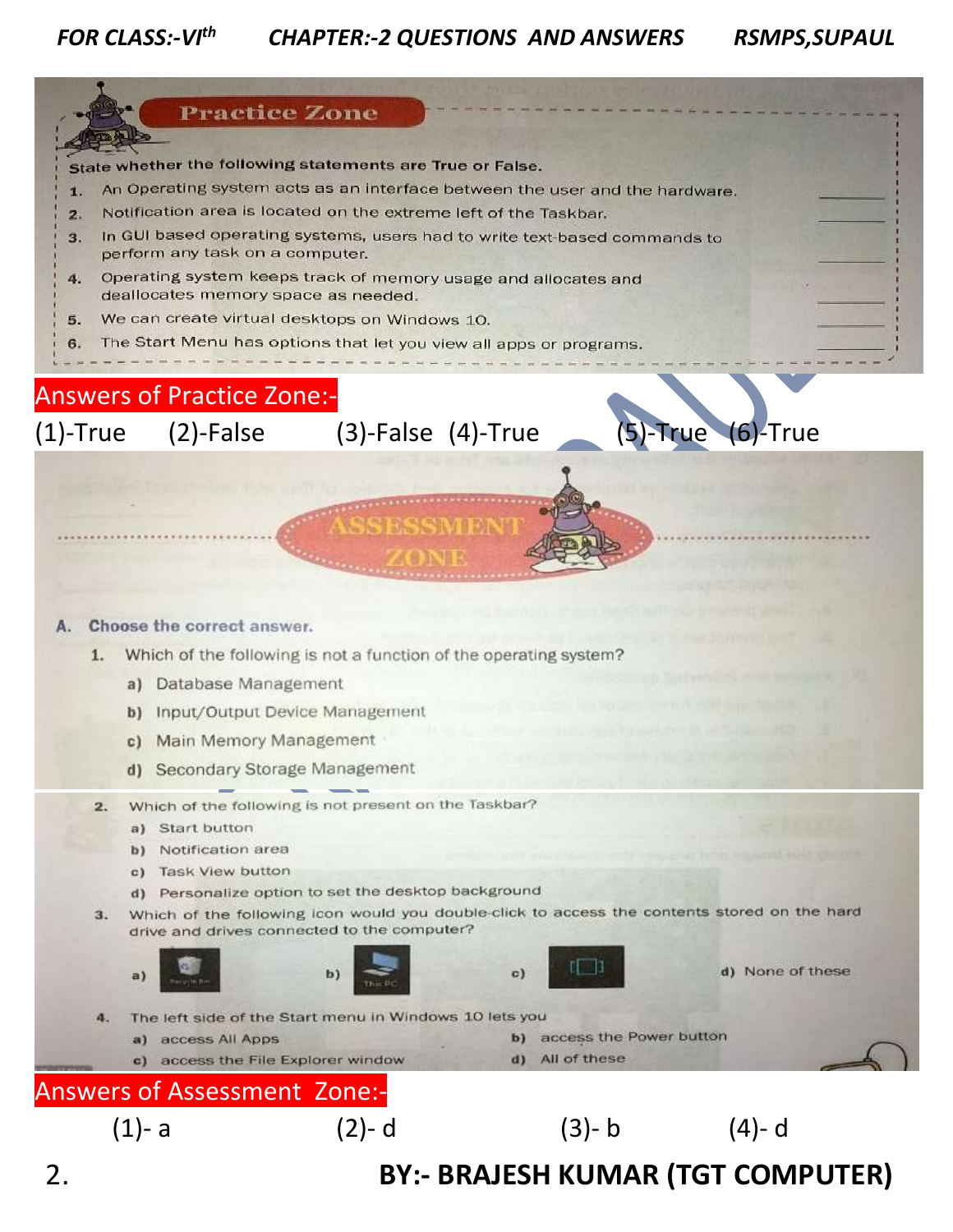*FOR CLASS:-VIth CHAPTER:-2 QUESTIONS AND ANSWERS RSMPS,SUPAUL*

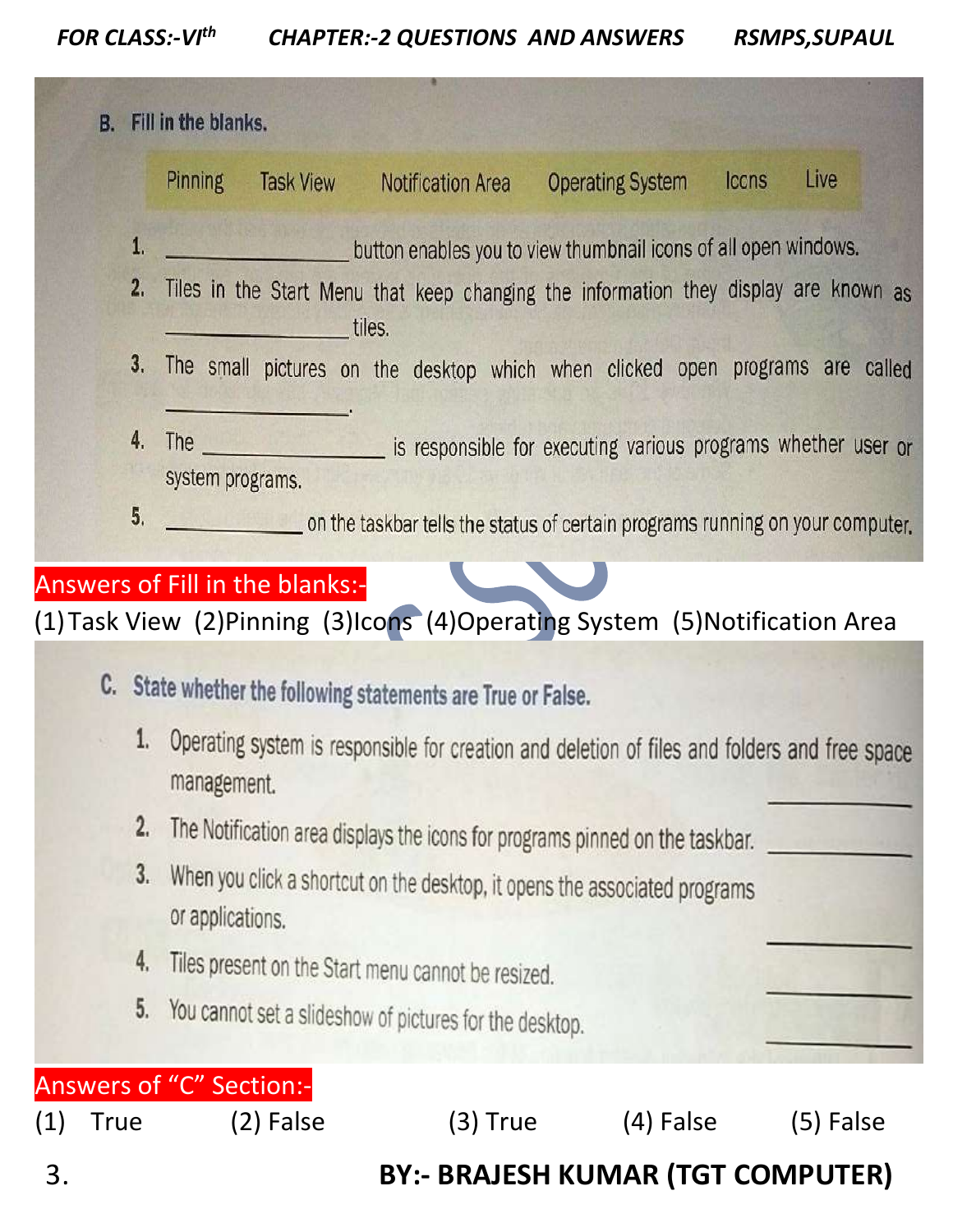- **D. Answer the following questions:-**
	- **1. What are the functions of an operating system? Discuss them briefly.**

**Answer:-** The important functions of an operating system are:-

- **Resource Allocator:-** Computer system has many resources like CPU time, memory space,file storage space, I/O devices.All these resources are managed by operating system.
- **Program Execution:-** The operating system is responsible for executing various programs.
- **Main Memory Management:-** Operating system keeps track of memory usages.
- **File Management and Secondary Storage Management:-** Operating system looks into various aspects like creation and deletion of files and folders.
- **Input/Output Management:-** Operating system interacts with various device drivers to get this done.
- **2. Discuss the purpose of the various sections of the Taskbar.**

**Answer:-** There are various components present on the Taskbar.

- **Start button:-** It is use to open any program in the computer.
- **Search box:-** It is use to search any program in the computer.
- **Task view button:-** It is use to view thumbnail icons of all running application software.
- **Middle section of Taskbar**:- It display icons for programs pinned on the taskbar.
- **Notification area:-** It display the status of certain programs running on the computer.